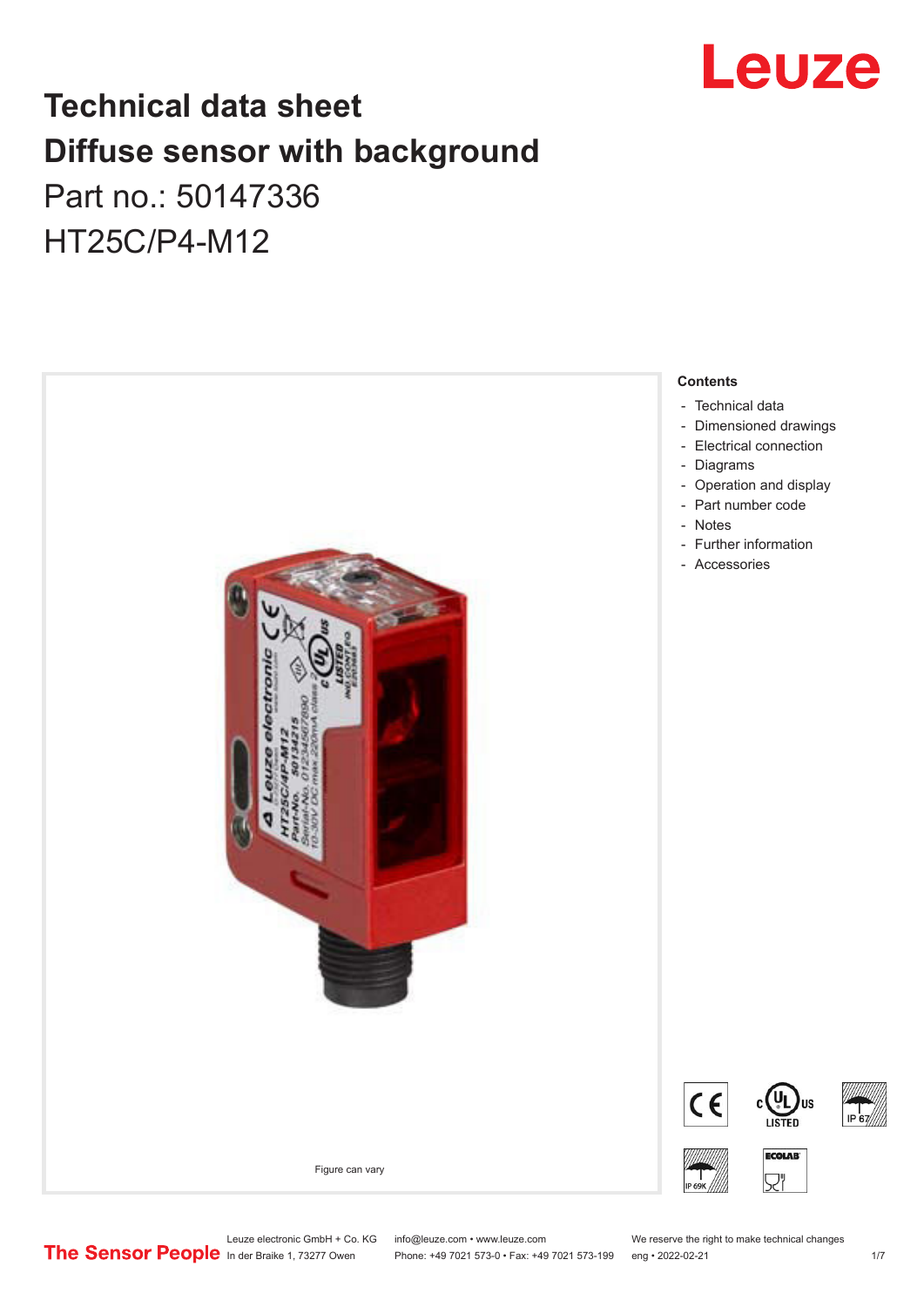ground suppression

# <span id="page-1-0"></span>**Technical data**

### **Basic data**

**Series** 25C **Operating principle** Diffuse reflection principle with back-

### **Optical data**

| <b>Black-white error</b>        | $<$ 10% up to 400 mm                 |
|---------------------------------|--------------------------------------|
| <b>Operating range</b>          | Guaranteed operating range           |
| Operating range, white 90%      | 0, 12m                               |
| Operating range, gray 18%       | $0.0050.75$ m                        |
| Operating range, black 6%       | $0.0050.65$ m                        |
| <b>Operating range limit</b>    | Typical operating range              |
| <b>Operating range limit</b>    | 01.2 m                               |
| <b>Adjustment range</b>         | 50  1,200 mm                         |
| Light source                    | LED, Red                             |
| Wavelength                      | 640 nm                               |
| <b>Transmitted-signal shape</b> | Pulsed                               |
| LED group                       | Exempt group (in acc. with EN 62471) |

#### **Electrical data**

**Protective circuit** Polarity reversal protection

Short circuit protected

| Performance data              |                                     |
|-------------------------------|-------------------------------------|
| Supply voltage U <sub>p</sub> | 10  30 V, DC, Incl. residual ripple |
| <b>Residual ripple</b>        | $0 15 \%$ , From $U_{p}$            |
| <b>Open-circuit current</b>   | $020$ mA                            |
|                               |                                     |

#### **Outputs**

**Number of digital switching outputs** 2 Piece(s)

|                                                                             | <b>Switching outputs</b>   |                                    |
|-----------------------------------------------------------------------------|----------------------------|------------------------------------|
|                                                                             | <b>Voltage type</b>        | DC.                                |
|                                                                             | Switching current, max.    | 100 mA                             |
|                                                                             | <b>Switching voltage</b>   | high: $\geq (U_{\text{B}} - 2.5V)$ |
|                                                                             |                            | low: $\leq 2.5V$                   |
|                                                                             |                            |                                    |
|                                                                             | <b>Switching output 1</b>  |                                    |
|                                                                             | <b>Assignment</b>          | Connection 1, pin 4                |
|                                                                             | <b>Switching element</b>   | Transistor, PNP                    |
|                                                                             | <b>Switching principle</b> | Dark switching                     |
|                                                                             |                            |                                    |
|                                                                             | <b>Switching output 2</b>  |                                    |
| <b>Assignment</b><br><b>Switching element</b><br><b>Switching principle</b> | Connection 1, pin 2        |                                    |
|                                                                             |                            | Transistor, PNP                    |
|                                                                             |                            | Light switching                    |
|                                                                             |                            |                                    |
| <b>Timing</b>                                                               |                            |                                    |
|                                                                             | <b>Switching frequency</b> | 1,000 Hz                           |

**Response time** 0.33 ms **Readiness delay** 300 ms

| <b>Connection 1</b>       |                 |
|---------------------------|-----------------|
| <b>Function</b>           | Signal OUT      |
|                           | Voltage supply  |
| <b>Type of connection</b> | Connector       |
| <b>Thread size</b>        | M <sub>12</sub> |
| <b>Type</b>               | Male            |
| <b>Material</b>           | <b>PUR</b>      |
| No. of pins               | 4-pin           |
| Encoding                  | A-coded         |
| _ _ _ _ _                 |                 |

### **Mechanical data**

| Dimension (W x H x L)             | 15 mm x 42.7 mm x 30 mm              |
|-----------------------------------|--------------------------------------|
| <b>Housing material</b>           | <b>Plastic</b>                       |
| <b>Plastic housing</b>            | ABS                                  |
| Lens cover material               | <b>Plastic</b>                       |
| Net weight                        | 22 <sub>g</sub>                      |
| <b>Housing color</b>              | Red                                  |
| <b>Type of fastening</b>          | Through-hole mounting with M4 thread |
|                                   | Via optional mounting device         |
| <b>Compatibility of materials</b> | <b>ECOLAB</b>                        |

### **Operation and display**

| Type of display                     | LED                     |
|-------------------------------------|-------------------------|
| <b>Number of LEDs</b>               | 2 Piece(s)              |
| <b>Operational controls</b>         | Multiturn potentiometer |
| Function of the operational control | Range adjustment        |
| <b>Environmental data</b>           |                         |
| Ambient temperature operation       | .C° GA<br>-40           |

#### **Ambient temperature, operation** -40 ... 60 °C **Ambient temperature, storage** -40 ... 70 °C

#### **Certifications**

| Degree of protection     | IP 67         |
|--------------------------|---------------|
|                          | IP 69K        |
| <b>Protection class</b>  | Ш             |
| <b>Certifications</b>    | c UL US       |
| <b>Standards applied</b> | IEC 60947-5-2 |
|                          |               |

#### **Classification**

| <b>Customs tariff number</b> | 85365019 |
|------------------------------|----------|
| <b>ECLASS 5.1.4</b>          | 27270904 |
| <b>ECLASS 8.0</b>            | 27270904 |
| <b>ECLASS 9.0</b>            | 27270904 |
| ECLASS 10.0                  | 27270904 |
| <b>ECLASS 11.0</b>           | 27270904 |
| ECLASS 12.0                  | 27270903 |
| <b>ETIM 5.0</b>              | EC002719 |
| <b>ETIM 6.0</b>              | EC002719 |
| <b>ETIM 7.0</b>              | EC002719 |

# Leuze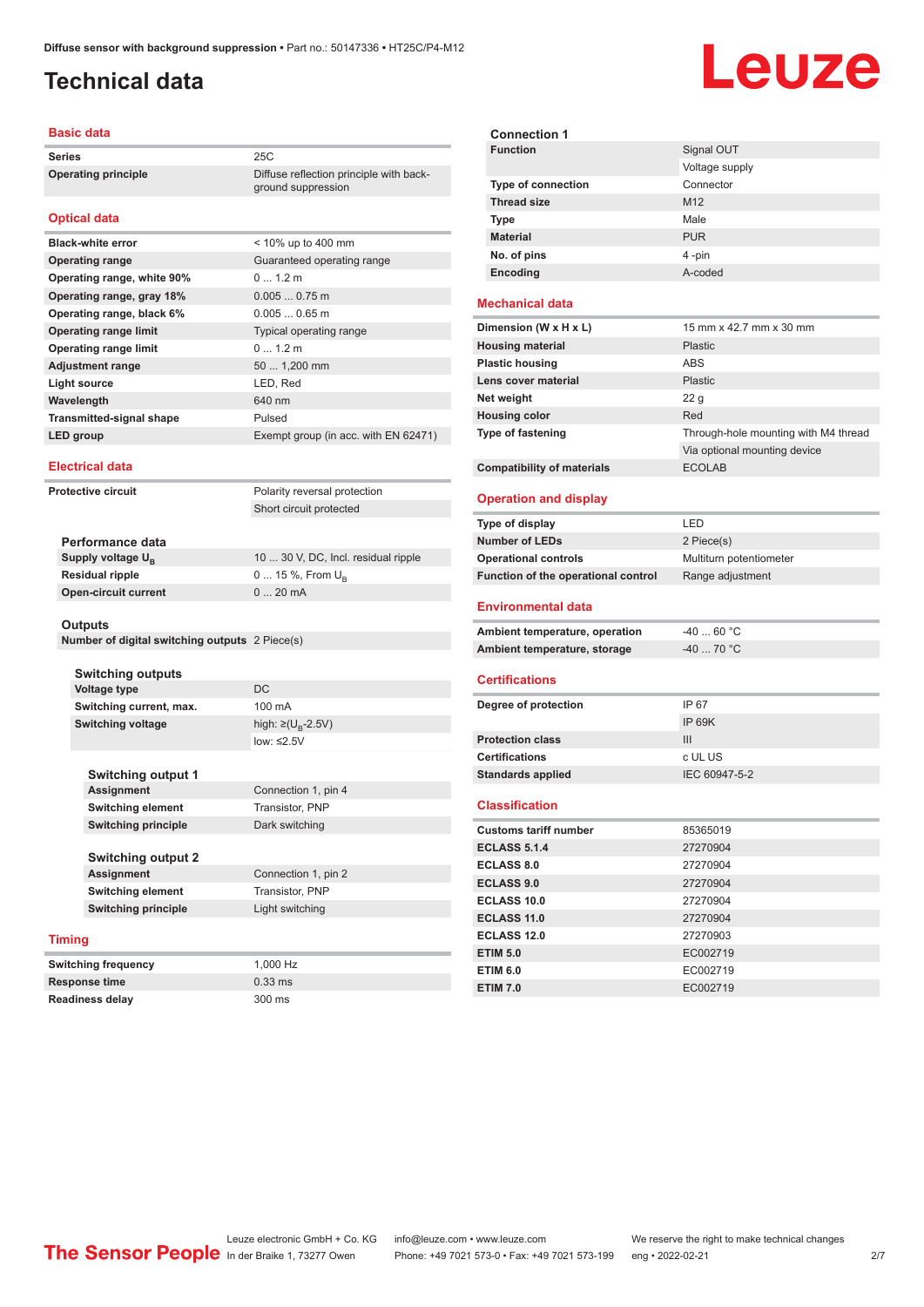# <span id="page-2-0"></span>**Dimensioned drawings**

All dimensions in millimeters



- A Green LED
- B Yellow LED
- C Optical axis
- C2 Transmitter
- D Range adjustment

## **Electrical connection**

**Connection 1**

| <b>Function</b>    | Signal OUT     |
|--------------------|----------------|
|                    | Voltage supply |
| Type of connection | Connector      |
| <b>Thread size</b> | M12            |
| <b>Type</b>        | Male           |
| <b>Material</b>    | <b>PUR</b>     |
| No. of pins        | 4-pin          |
| Encoding           | A-coded        |
|                    |                |

# **Pin Pin assignment 1** V+

|                         | $\mathbf{v}$ .   |
|-------------------------|------------------|
| $\overline{2}$          | OUT <sub>2</sub> |
| 3                       | GND              |
| $\overline{\mathbf{4}}$ | OUT <sub>1</sub> |
|                         |                  |



Leuze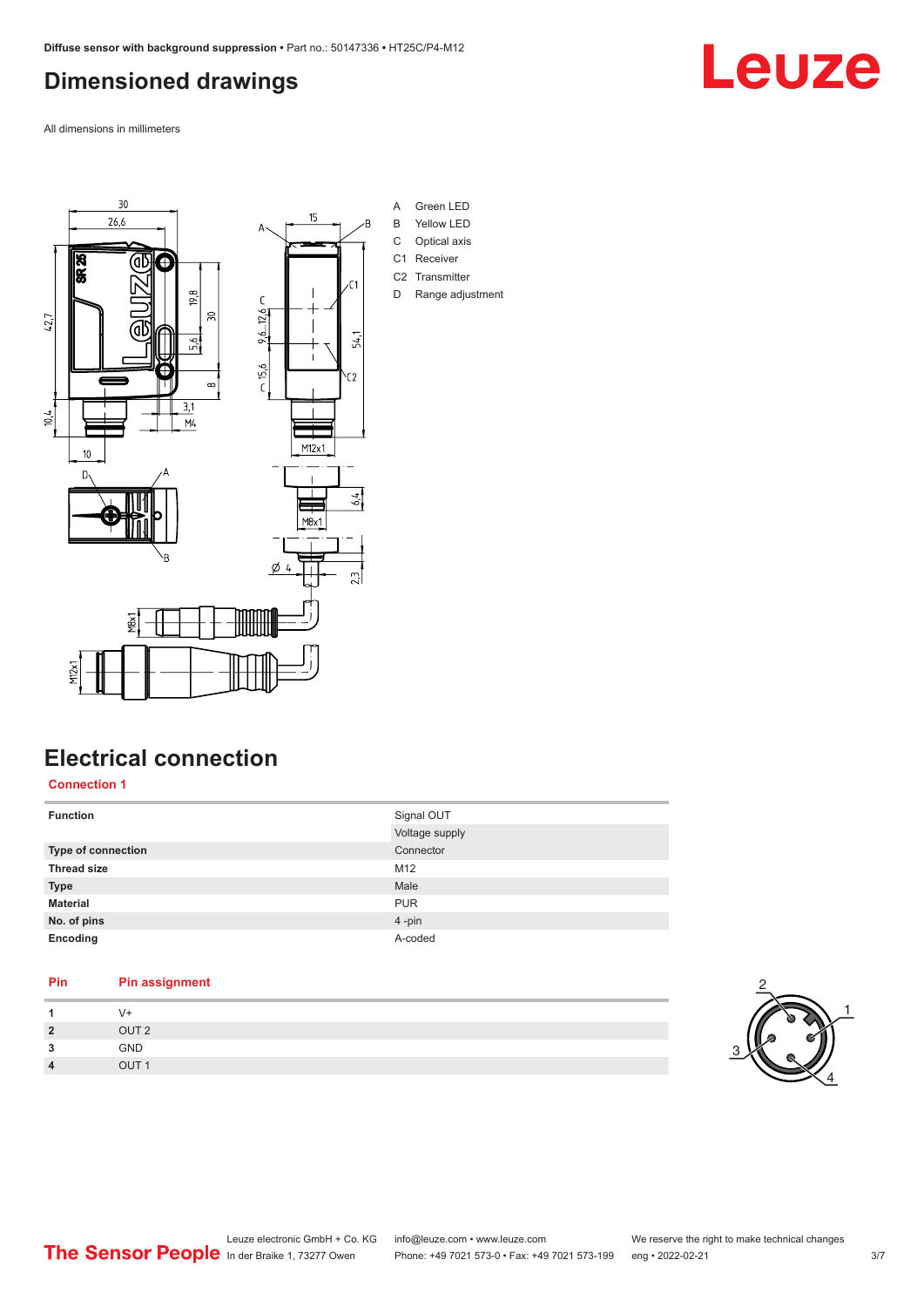## <span id="page-3-0"></span>**Diagrams**

# Leuze

## Typ. response behavior (focusing distance 400 mm)



## Typ. response behavior (focusing distance 1200 mm)

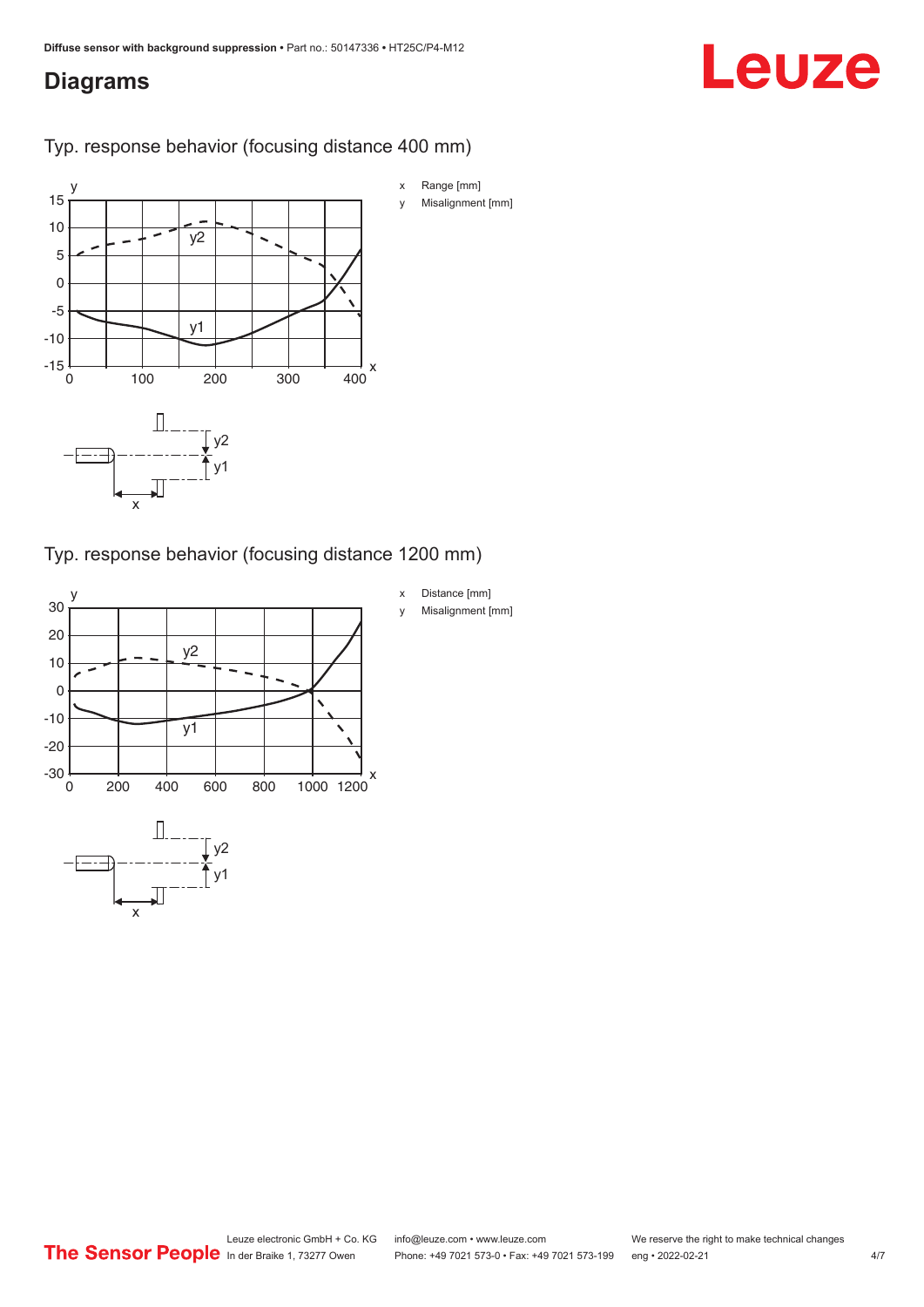## <span id="page-4-0"></span>**Diagrams**

# Leuze

Typ. black/white behavior



x

 $-\overline{...}$   $-\overline{...}$   $-\overline{...}$ 

x Range [mm]

- y Reduction of range [mm]
- A White 90%
- B Gray 18%
- C Black 6%



| LED            | Display                  | <b>Meaning</b>        |
|----------------|--------------------------|-----------------------|
|                | Green, continuous light  | Operational readiness |
| $\overline{2}$ | Yellow, continuous light | Object detected       |

## **Part number code**

Part designation: **AAA25C d EE-f.GGH/iJ-K**

| AAA25C | Operating principle / construction<br>HT25C: Diffuse reflection sensor with background suppression<br>PRK25C: Retro-reflective photoelectric sensor with polarization filter<br>LS25C: Throughbeam photoelectric sensor transmitter<br>LE25C: Throughbeam photoelectric sensor receiver<br>DRT25C: Dynamic reference diffuse sensor                                                                                                                                                                |
|--------|----------------------------------------------------------------------------------------------------------------------------------------------------------------------------------------------------------------------------------------------------------------------------------------------------------------------------------------------------------------------------------------------------------------------------------------------------------------------------------------------------|
| d      | Light type<br>n/a: red light<br>I: infrared light                                                                                                                                                                                                                                                                                                                                                                                                                                                  |
| EE     | Light source<br>$n/a$ : LED<br>$L1$ : laser class 1<br>L <sub>2</sub> : laser class 2                                                                                                                                                                                                                                                                                                                                                                                                              |
| f      | Preset range (optional)<br>n/a: operating range acc. to data sheet<br>xxxF: Preset range [mm]                                                                                                                                                                                                                                                                                                                                                                                                      |
| GG     | Equipment<br>A: Autocollimation principle (single lens)<br>S: small light spot<br>D: Detection of stretch-wrapped objects<br>X: extended model<br>HF: Suppression of HF illumination (LED)<br>XL: Extra long light spot<br>T: autocollimation principle (single lens) for highly transparent bottles without tracking<br>TT: autocollimation principle (single lens) for highly transparent bottles with tracking<br>F: Foreground suppression<br>R: greater operating range<br>SL: Slit diaphragm |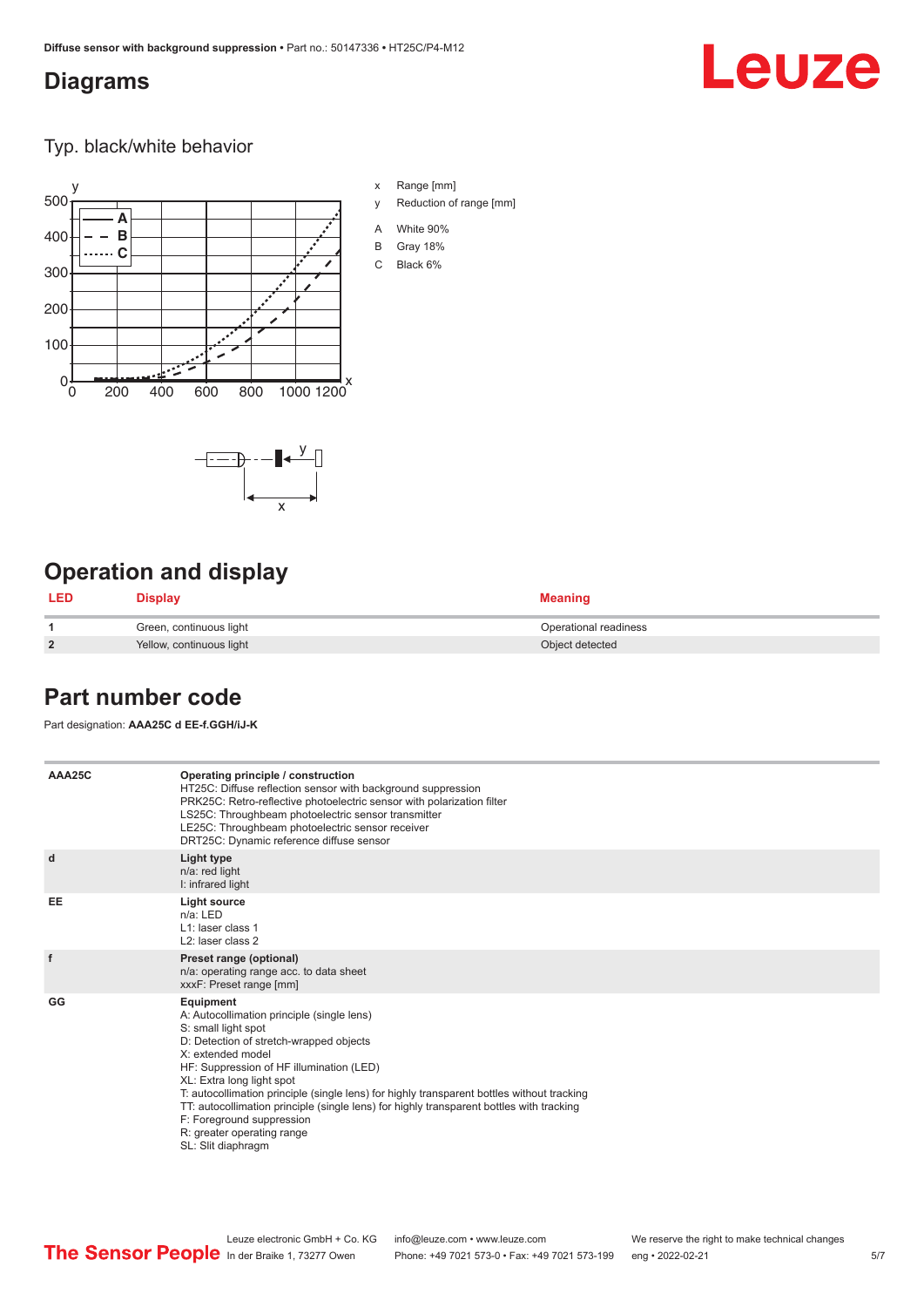## <span id="page-5-0"></span>**Part number code**

# Leuze

| H | Operating range adjustment<br>1: 270° potentiometer<br>2: multiturn potentiometer<br>3: teach-in via button<br>R: greater operating range                                                                                                                                                                                                                                                                                                                                                                                                              |  |  |  |  |  |
|---|--------------------------------------------------------------------------------------------------------------------------------------------------------------------------------------------------------------------------------------------------------------------------------------------------------------------------------------------------------------------------------------------------------------------------------------------------------------------------------------------------------------------------------------------------------|--|--|--|--|--|
|   | Switching output/function OUT 1/IN: Pin 4 or black conductor<br>2: NPN transistor output, light switching<br>N: NPN transistor output, dark switching<br>4: PNP transistor output, light switching<br>P: PNP transistor output, dark switching<br>X: pin not used<br>8: activation input (activation with high signal)<br>L: IO-Link interface (SIO mode: PNP light switching, NPN dark switching)<br>6: push-pull switching output, PNP light switching, NPN dark switching<br>G: Push-pull switching output, PNP dark switching, NPN light switching |  |  |  |  |  |
| J | Switching output / function OUT 2/IN: pin 2 or white conductor<br>2: NPN transistor output, light switching<br>N: NPN transistor output, dark switching<br>4: PNP transistor output, light switching<br>P: PNP transistor output, dark switching<br>W: warning output<br>X: pin not used<br>6: push-pull switching output, PNP light switching, NPN dark switching<br>T: teach-in via cable<br>G: Push-pull switching output, PNP dark switching, NPN light switching                                                                                  |  |  |  |  |  |
| ĸ | <b>Electrical connection</b><br>n/a: cable, standard length 2000 mm, 4-wire<br>200-M12: cable, length 200 mm with M12 connector, 4-pin, axial (plug)<br>M8: M8 connector, 4-pin (plug)<br>M12: M12 connector, 4-pin (plug)<br>200-M8: cable, length 200 mm with M8 connector, 4-pin, axial (plug)                                                                                                                                                                                                                                                      |  |  |  |  |  |
|   | <b>Note</b>                                                                                                                                                                                                                                                                                                                                                                                                                                                                                                                                            |  |  |  |  |  |
|   | $\&$ A list with all available device types can be found on the Leuze website at www.leuze.com.                                                                                                                                                                                                                                                                                                                                                                                                                                                        |  |  |  |  |  |

## **Notes**

| Observe intended use!                                                                                                                                                                                                            |
|----------------------------------------------------------------------------------------------------------------------------------------------------------------------------------------------------------------------------------|
| $\%$ This product is not a safety sensor and is not intended as personnel protection.<br>$\&$ The product may only be put into operation by competent persons.<br>$\&$ Only use the product in accordance with its intended use. |

# **Further information**

- Light source: Average life expectancy 100,000 h at an ambient temperature of 25 °C
- Sum of the output currents for both outputs 100 mA